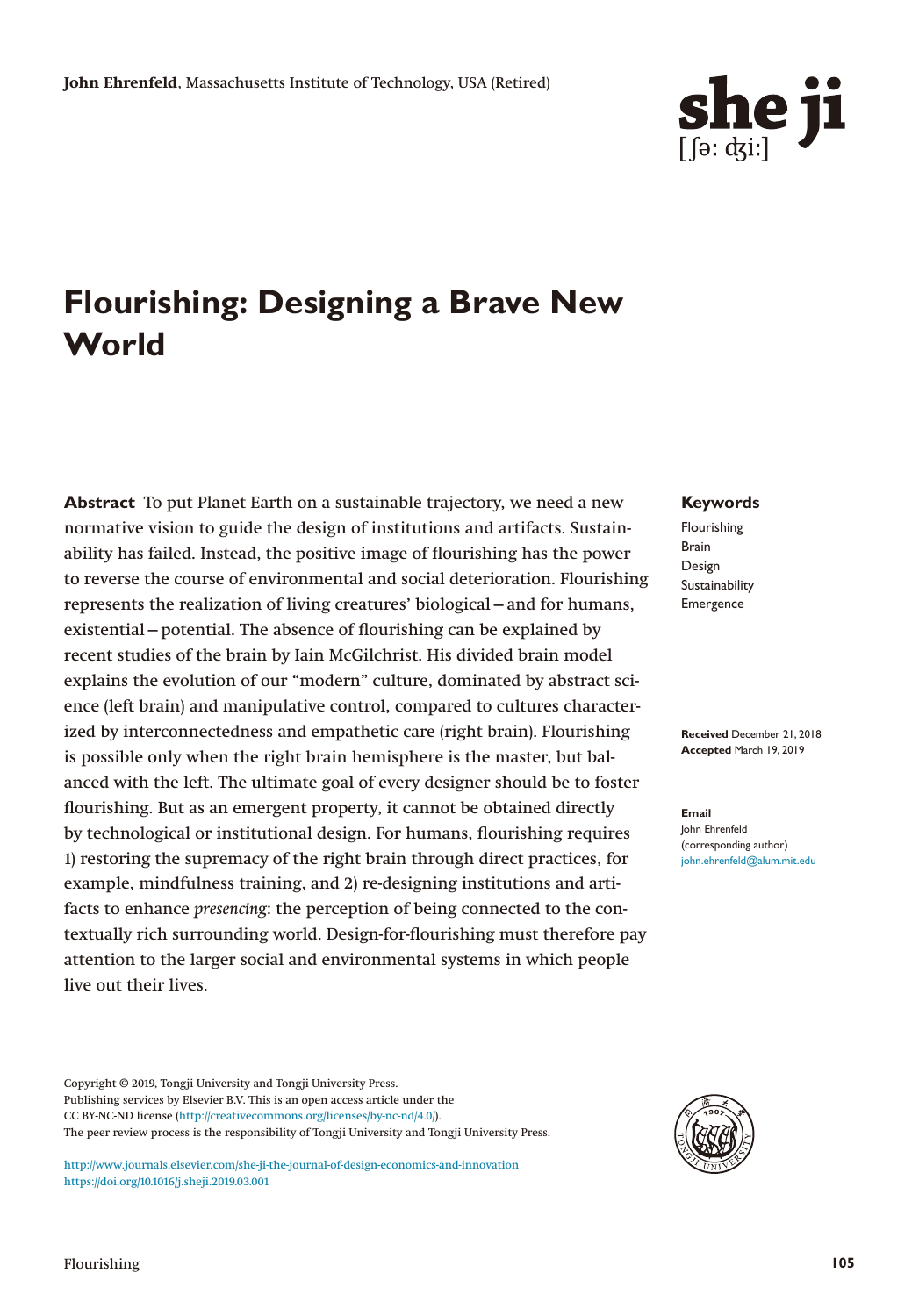<span id="page-1-0"></span>**1 Johan Rockström et al., "A Safe Operating Space for Humanity,"** *Nature* **461, (September, 2009): 472–75, DOI: <https://doi.org/10.1038/461472a>; Will Steffen et al., "Planetary Boundaries: Guiding Human Development on a Changing Planet,"** *Science* **347, no. 6223 (2015): 1–10, DOI: [https://doi.](https://doi.org/10.1126/science.1259855) [org/10.1126/science.1259855;](https://doi.org/10.1126/science.1259855) Robert D. Putnam,** *Bowling Alone: The Collapse and Revival of American Community* **(New York: Simon and Schuster, 2000); Richard Wilkinson and Kate Pickett,** *The Spirit Level: Why Greater Equality Makes Societies Stronger* **(London: Bloomsbury** 

<span id="page-1-1"></span>**2 Jenny Davis-Peccoud et al., "Achieving Breakthrough Results in Sustainability,"** *Bain & Company***, November 17, 2016, [https://www.bain.com/insights/](https://www.bain.com/insights/achieving-breakthrough-results-in-sustainability) [achieving-breakthrough-re](https://www.bain.com/insights/achieving-breakthrough-results-in-sustainability)[sults-in-sustainability](https://www.bain.com/insights/achieving-breakthrough-results-in-sustainability).**

**Press, 2009).**

<span id="page-1-2"></span>**3 World Commission on Environment and Development,** *Our Common Future* **(Oxford: Oxford University Press, 1987).**

<span id="page-1-3"></span>**4 For an expanded discussion dealing with the semantics of sustainability, see John R. Ehrenfeld and Andrew J. Hoffman,** *Flourishing: A Frank Conversation about Sustainability* **(Palo Alto: Stanford University Press, 2013).**

<span id="page-1-4"></span>**5 John R. Ehrenfeld,** *Sustainability by Design: A Subversive Strategy for Transforming Our Consumer Culture* **(New Haven: Yale University Press, 2008), 49.**

<span id="page-1-5"></span>**6 Loyal Rue,** *Nature Is Enough: Religious Naturalism and the Meaning of Life* **(Albany: State University of New York Press, 2011), 86.**

# **Introduction**

The vision of all things flourishing together is very compelling in a world that seems to be coming loose at the seams. The need for a new attractor to hold the global system together has been apparent for some time. Over human social history, there have been periodic calls for revolutionary new paradigms upon which to reestablish societies and individual lives, sometimes accompanied by bloody uprisings. Such a call was heard in the late 1980s with the emergence of sustainability as a new and critical normative goal for an Earth that was being threatened by many challenges. An examination of the current condition of the many factors that led to this call suggests strongly that we are no closer to achieving this goal, and, in many cases, are even further away.

In spite of government policies and business commitments to sustainability, the Earth system is more stressed, and tears in the social fabric are growing.**[1](#page-1-0)** Business efforts have grown substantially in number, but show very poor results according to assessments by leading companies: only two percent of sustainability programs have achieved or exceeded expectations!**[2](#page-1-1)** The failure of sustainability to catalyze a change in direction toward stabilizing and improving the conditions of the Earth System can be traced to several misunderstandings:

- 1. The mechanistic (Cartesian) model of the cosmos, coupled to a reductionist epistemology;
- 2. The Smithian self-interested model of the human being;
- 3. The proper normative goal for human and societal aspirations and action; and
- 4. The meaning of the word sustainability.

The first three errors can, with new knowledge of the brain, be traced back to cognitive developments in the modern brain that began with the Enlightenment. The fourth arises from an improper use of the word sustainability. Sustainability is an empty word, devoid of meaning without an object—we sustain *something*. The implicit reference of sustainability is growth, a remnant of the so-called Brundtland report;**[3](#page-1-2)** but growth is a big part of the problem.**[4](#page-1-3)** I have been using and promoting an alternative way to think and talk about sustainability for nearly twenty years that makes the normative goal to be attained—and then sustained—explicit. Sustainability, as I define it, is the possibility that all life will flourish on the planet for generations to come.**[5](#page-1-4)**

The outcome of the concatenation of the items in the list above has been a failure to identify the root causes of the constellation of negative effects and, consequently, an almost exclusive reliance on technological or technocratic remedies under the general rubric of eco-efficiency. With new understanding of how the brain functions, the root causes can be traced to an imbalance between the two cerebral hemispheres. Modern culture is the product of left-brain dominance, but flourishing can arise only from the opposite: the mastery of the right over the left. The challenge ahead is to reverse this through design and practice.

# **Defining Flourishing**

Flourishing is related to the inherent purposefulness of life. Life is an emergent property of the cosmos. It is also a miracle, defined as "any event, the occurrence of which is so radically impossible as to be completely unbelievable."**[6](#page-1-5)** Living is a process of constant conservation or self-reproduction. Living organisms express the emergent quality of viability. Thus, living has a directionality, a teleology. Biologists have given the technical name *autopoiesis* to the process whereby the structure of an organism continually changes through coherent interactions with the external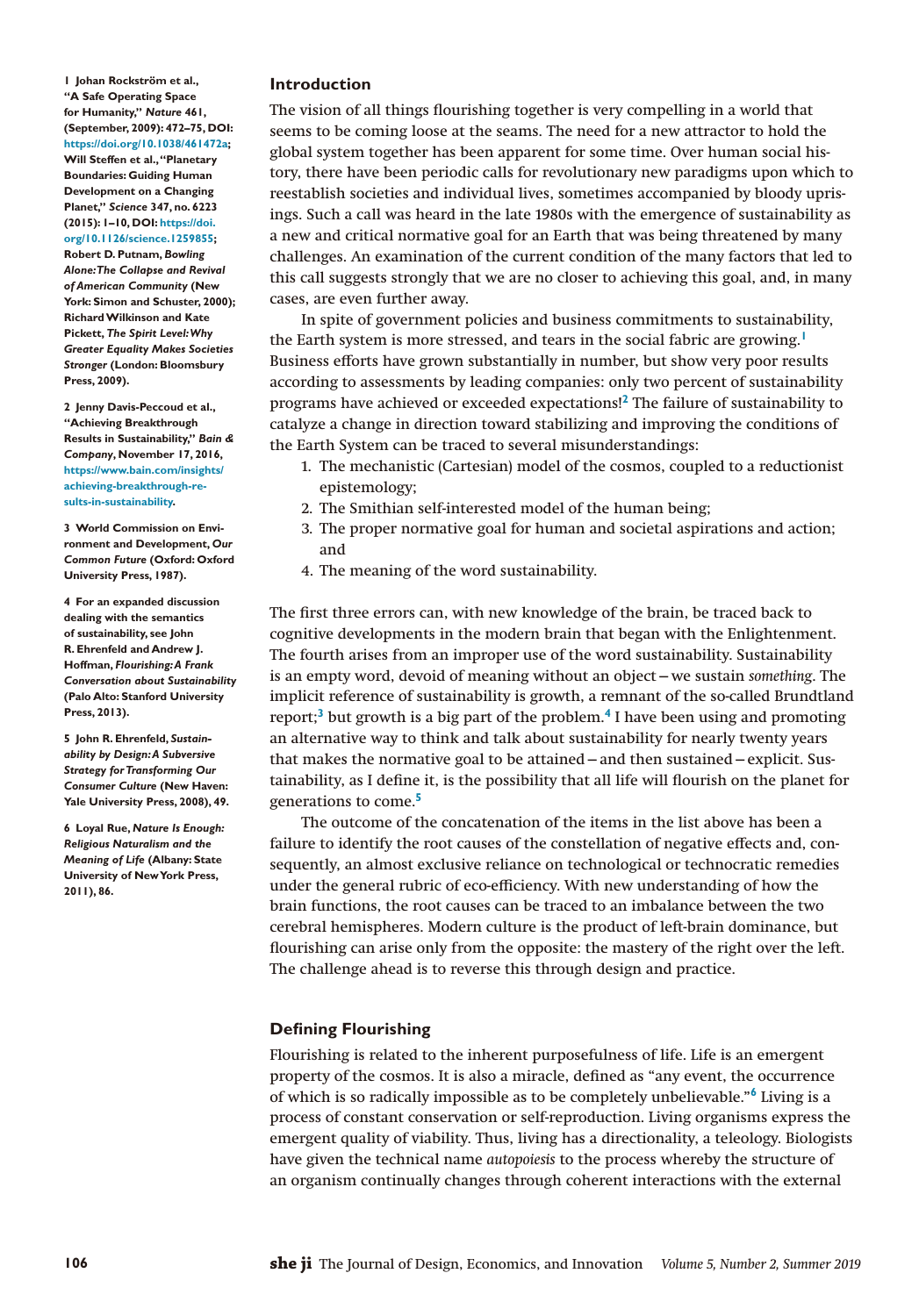world, all the while maintaining its organization.**[7](#page-2-0)** Action in the present is determined by the structure that has been created by the past. Flourishing describes the condition of any living system in which the individual entities have achieved their potential. All living entities have a biological potential immanent in their genes. Humans have a second dimension to flourishing, an existential potential, arising because humans strive to live meaningful lives.**[8](#page-2-1)**

In practical terms, the attainment of existential flourishing has two parts: personal wholeness and social coherence.**[9](#page-2-2)** The two terms are needed to express the autonomous character of humans, but also the social nature of human life. Personal wholeness is a measure of the fullness of the expression of one's unique, historical self exhibited in action. It entails authentic actions—actions owned by the actor. Social coherence is a measure of how an individual's actions conform to existing institutional norms. It involves actions that have been shaped by past experience within institutional settings. Such actions are undifferentiated—there is no explicit ownership as is the case with authentic acts.

Like life, flourishing is an emergent property of living organisms, a possibility that may be realized when the proper systemic conditions are present.**[10](#page-2-3)** Flourishing is not the same as a material output, like wealth, which is produced by a machine. Nor is it an ephemeral psychological state like happiness, even though feelings of joy, aliveness, peace, and so on may accompany it. As it is an emergent quality, it cannot be quantified nor managed directly. Its presence—or absence depends on getting the system conditions right.

Flourishing, *eudaimonia* in Greek, was the centerpiece of Aristotle's ethics. He saw it as an objective property—hence observable—and also as the ultimate end, or good, of human conduct. Although often interpreted as happiness, Aristotle saw it not as momentary, but as a feature of a complete life, writing, "For one swallow does not make a summer, nor does one day; and so too one day, or a short time, does not make a man blessed and happy."**[11](#page-2-4)** Given its emergent character and close connection to being, flourishing has normative power that our current goals of progress or material wealth sorely lack. It can create a pull towards a different kind of future.

But a shift to flourishing alone will not shift the current trajectory of the Earth System from its present dangerous path. Our modern world has been constructed on a set of basic beliefs (see items 1 and 2 in the above list) that are arguably inaccurate, incomplete, and misleading. The story we tell about modernity (our current social paradigm) is leading us astray. We are living within institutions based on flawed beliefs and norms—flaws that can be traced to the way we hold reality. The persistence of these ideas can be attributed to the strongly conservative nature of societal reproduction, and the lack of any serious intellectual revolt in the West. In my previous work, I have argued that the Earth System would produce sweeter fruit if those two ideas were replaced with 1) the cosmos as a complex system, and 2) the human being as a caring creature.**[12](#page-2-5)**

The first can be taken simply as an observation that the mechanistic model is merely an approximation made to avoid the analytic problems that come along with complexity, but one that creates both big and small unintended consequences due to its departure from reality. The second can be found in the work of phenomenologist philosophers, particularly Martin Heidegger. Even Adam Smith, who is credited with embedding the idea of the self-interested human being in modern thought and institutions, wrote earlier that the key feature of human behavior was sympathy, or acting out of regard for others.**[13](#page-2-6)** We would call it empathy or caring.

These ideas have worked their way into the (metaphorical) brain of modern societies and can be found deeply embedded in the substructure of every major social institution that, together, form the political economies of nations, education, <span id="page-2-0"></span>**7 Humberto R. Maturana and Francisco J. Varela,** *Autopoiesis and Cognition: The Realization of the Living* **(Boston: Reidel, 1980).**

<span id="page-2-1"></span>**8 Rue,** *Nature Is Enough***.**

<span id="page-2-2"></span>**9 Ibid.**

<span id="page-2-3"></span>**10 For a discussion of the proper system conditions, see Ehrenfeld,**  *Sustainability by Design.*

<span id="page-2-4"></span>**11 Aristotle,** *The Nicomachean Ethics* **(Stilwell: Digireads.com, 2005), 8.**

<span id="page-2-5"></span>**12 Ehrenfeld,** *Sustainability by Design***; Ehrenfeld and Hoffman,**  *Flourishing***:** *A Frank Conversation***.**

<span id="page-2-6"></span>**13 Adam Smith,** *The Theory of Moral Sentiments* **(1759; Oxford: Oxford University Press, 1976).**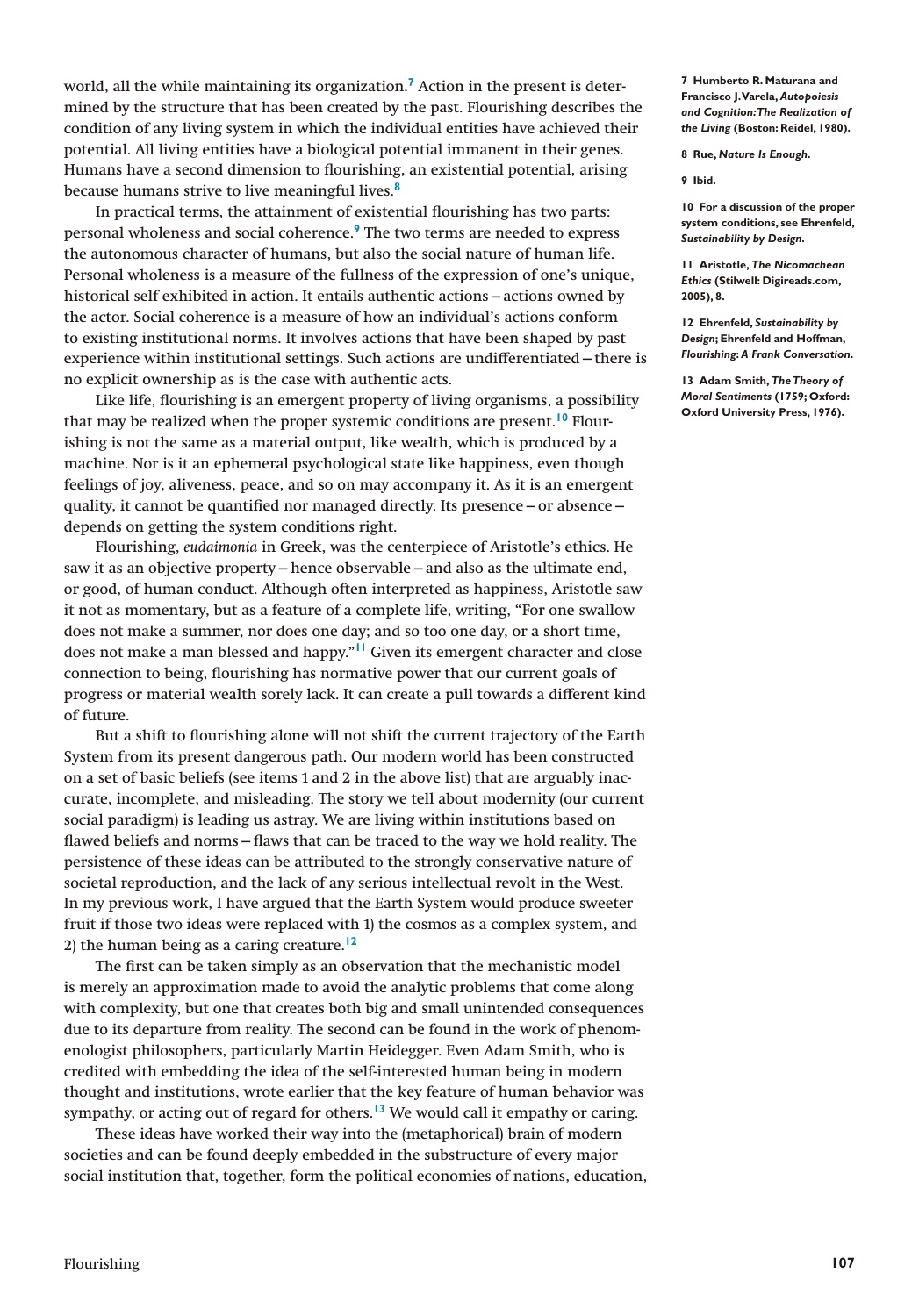<span id="page-3-0"></span>**14 Anthony Giddens,** *The Constitution of Society: Outline of the Theory of Structuration* **(Berkeley: University of California Press, 2005).**

<span id="page-3-1"></span>**15 Iain McGilchrist,** *The Master and His Emissary: The Divided Brain and the Making of the Western World* **(New Haven: Yale University Press, 2012).**

<span id="page-3-2"></span>**16 Ibid., 3.**

business, and so on. The sociological structuration model of Anthony Giddens illustrates how such a foundational idea, once introduced into a society, becomes ever more deeply embedded in the course of normal activities.**[14](#page-3-0)** Its truth is not questioned because it lies unseen, deeply buried in the substructure. Recent work on the functioning of the human brain provides what I consider a more compelling argument for reconstructing societal institutions on alternate views of the cosmos and human beings.**[15](#page-3-1)**

# **The Divided Brain**

Iain McGilchrist, a British psychiatrist, argues that the two hemispheres of the brain attend to the world in distinctly different ways with profound impacts on human behavior and societal norms.

"My thesis is that for us human beings there are two fundamental opposed realities, two different modes of experience; that each is of ultimate importance in bringing about the recognizably human world; and that their difference is rooted in the bihemispheric structure of the brain. It follows that the hemispheres need to co-operate, but I believe they are in fact involved in a sort of power struggle and that this explains many aspects of contemporary Western culture."**[16](#page-3-2)**

The crux of McGilchrist's model is that each hemisphere of the brain pays attention to the outside world differently and displays a different world on the inside, and thus empowers a different actor. One might say that humans are schizoid, but not generally crazy. Our individual character and that of the culture depend on which hemisphere dominates.

His explanation begins with the ways the two sides pay attention to the world—how they perceive or apprehend what is really there, independent of the observer. The right side's attention is broad, flexible, persistent, vigilant, and exploring; the left's is narrow, focused, and grasping. As a result, the right presents scenes as an organic whole while the left presents them as broken into separated parts that are removed from their context. Whichever form of attention is active determines the nature of the things we perceive and subsequently how we interact with them.

|                              | <b>Left Hemisphere</b>                 | <b>Right Hemisphere</b>                    |
|------------------------------|----------------------------------------|--------------------------------------------|
| <b>Overall</b><br>Perceptual | Re-presentation of the past/known      | Presentation of the now/new                |
| Field                        | <b>Emptied of meaning</b>              | Meaningful                                 |
|                              | Impersonal/public knowledge            | Personal/private knowledge (understanding) |
|                              | Decontextualized                       | Richly contextual                          |
|                              | <b>Static</b>                          | Changing/evolving                          |
| Individual<br>Parts          | Lifeless/objectified                   | Living/intersubjective                     |
|                              | Generic objects                        | Instantiated particular objects            |
|                              | Disembodied in space and time/isolated | Interconnected                             |
|                              | <b>Explicit properties</b>             | Implicit meaning                           |

<span id="page-3-3"></span>**Table 1. Characteristics of the inner worlds.**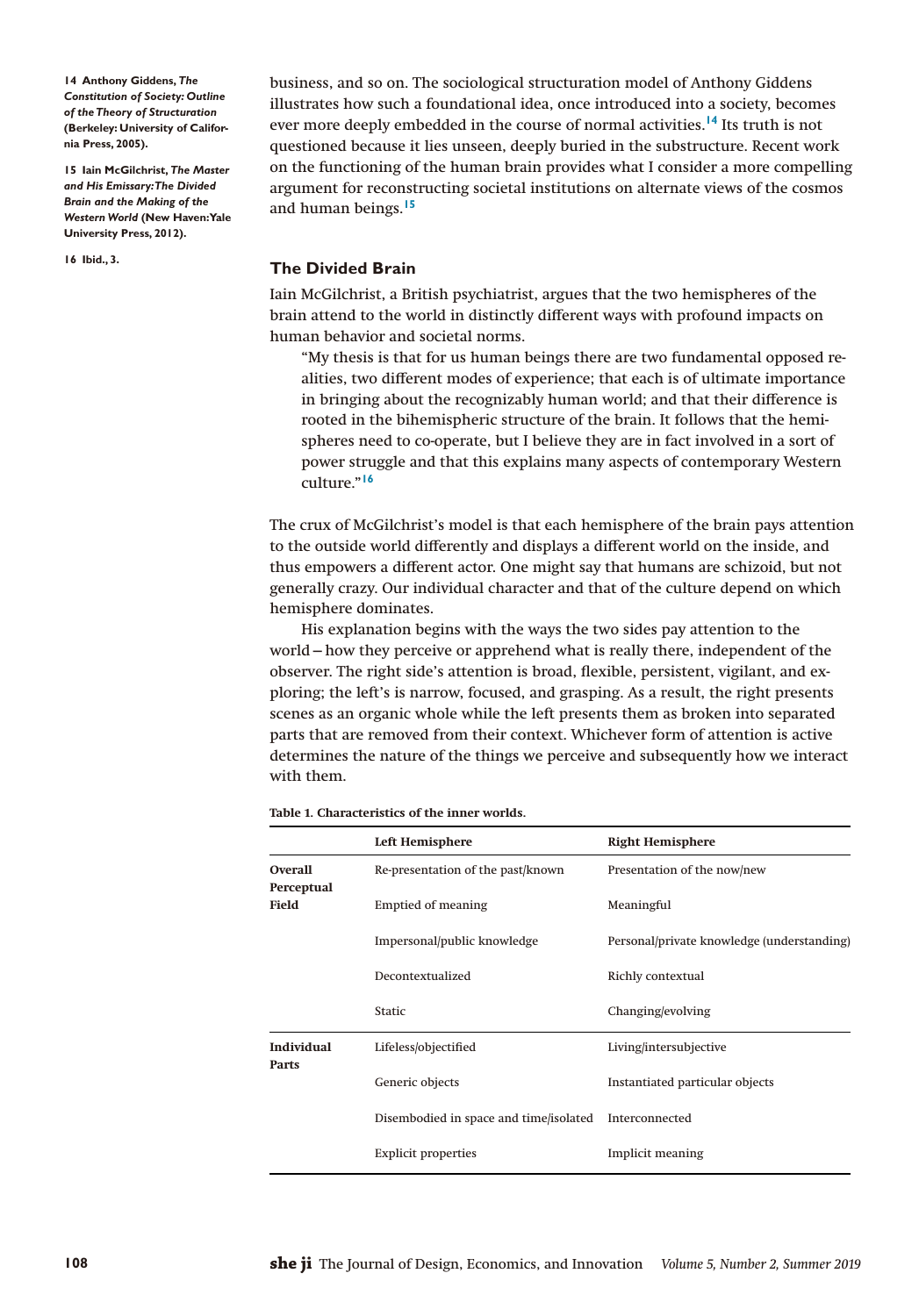Each hemisphere of the brain leads to a different kind of world ([Table 1\)](#page-3-3) and, consequently, a different way of experiencing and acting out our lives [\(Table 2\)](#page-4-0). The left brain is, in my terms, the Cartesian brain that captures discrete pieces of the images or information through the senses, objectifying the world in the process. The "whatness" of the real world is aligned with the left hemisphere. The left "re-presents" experience as isolated chunks. Conversely, the right side cognizes in terms of organic wholes, relationships, and temporal change. It "presents" the immediate world to a person, leading to a sense of being connected to it and to the objects in it. The master half, according to McGilchrist, is the right brain. It provides meaning, a key facet of human beings' cognitive powers, and one that differentiates us from other species. The two halves are interdependent, each acting as a control to limit the reach of the other. Both are necessary to embed a normatively proper consciousness of the external world.

| <b>Left Hemisphere</b>                 | <b>Right Hemisphere</b>        |
|----------------------------------------|--------------------------------|
| Rational/purposeful                    | Concerned about                |
| Homo economicus                        | Homo caritativus               |
| Undifferentiated/inauthentic           | Authentic                      |
| Outside of/disconnected from the world | Between/connected to the world |
| Individualistic                        | Social                         |
| Focused on self                        | Focused on others              |
| Self-interested/willful                | Empathetic                     |
| Controlling/manipulative               | Collaborative                  |
| Instrumental                           | Creative                       |
| Needs certainty                        | Tolerates uncertainty          |
| Wants to know future (probability)     | Open to possibility            |
| Optimistic/realistic                   | Hopeful                        |
| Analytic/reductionist                  | Pragmatic                      |
| Emotionally neutral/negative           | <b>Emotionally positive</b>    |

<span id="page-4-0"></span>**Table 2. Characteristics of the actor, or self.**

Flourishing is possible only when the right brain is the master, balanced out by the left. Both sides are always working. The character of the historical flow of individual and cultural experience reflects the dominant half. Authenticity and connectedness (right) are critical to flourishing. Caring requires being connected to the immediate reality, not to some abstract re-presentation of the past. A quick look at the modern world of today indicates the dominance of the left side.

- Primary societal goal: economic well-being
- Objective universe composed of decontextualized abstractions—a big, complicated machine
- Science as providing certainty about the nature of the mechanistic world, including human nature
- Technological hubris
- Human nature: *Homo economicus* or economic rationality
- Focus on the individual.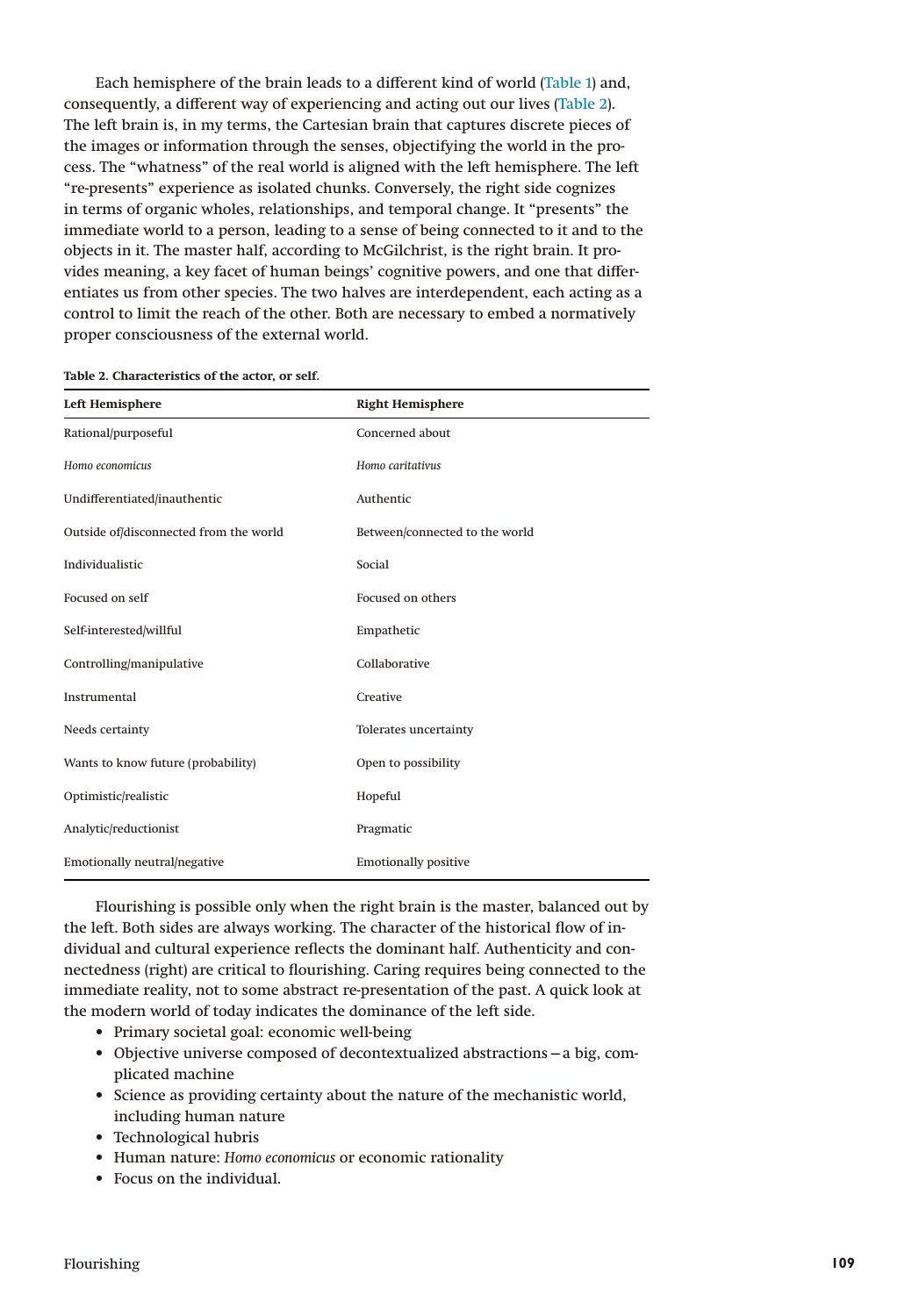<span id="page-5-0"></span>**17 McGilchrist,** *The Master and His Emissary***, 461.**

Alternatively, the world of flourishing would have the following characteristics • Primary societal goal: flourishing

- Subjective universe composed of contextually interconnected parts—a garden
- Pragmatism as providing understanding about the nature of the complex world, including human nature
- Technological realism
- Human nature: *Homo caritativus* or caring
- Focus on relationships.

A careful examination of [Tables 1](#page-3-3) and [2](#page-4-0) reveals a close connection between the features of the left brain and salient aspects of Western modernity. Any model with a high degree of explanatory power can be used to design new institutions or artifacts. The nearly perfect match is uncanny and lends power to McGilchrist's bi-hemispherical model to explain the origin and persistence of the fundaments of modernity. I find many categorical appositions are dichotomous, just as this model would predict: poetry/prose, pragmatism/positivism, thesis/antithesis (Hegel), Renaissance/Enlightenment. McGilchrist writes, "The divided nature of our reality has been a constant observation since humanity has been sufficiently self-conscious to reflect on it."**[17](#page-5-0)** The structuration theory of Giddens fits the idea of a metaphorical societal brain, but one with only a functional left hemisphere working from a set of abstractions and re-presentations.

### **Re-engaging the Right Brain**

Flourishing depends on restoring the balance of the brain hemispheres and recovering the mastery of the right brain. Only the right has the ability to gather in the world as it is, with its rich context, and thus minimize negative unintended consequences. Only the right connects to that world, and can produce empathy and enable authentic caring. Personal wholeness requires authenticity and a shift away from the trend toward inauthenticity fueled by the ubiquity of social media and the flattening of everyday behaviors. Institutional ideologies and norms have hardened over the centuries of the modern era and left little room for autonomy. Education, beginning at an early age, is focused more and more on training people for the maw of ever-larger global corporations. A sharper focus on STEM (science, technology, engineering, and mathematics) preferentially fills the left brain with abstractions and generalities.

Reversing the situation will be very difficult given the predominance of the left brain, but can be addressed along two axes: 1) rebuilding the right hemisphere's "muscle" by direct actions, and 2) designing institutions to include mechanisms to halt the transparent (left brain, undifferentiated) flow of activities and enable the right side take over. The following discussion includes a few examples of both approaches.

## *Mindfulness Training*

A key to increasing authenticity is the ability to delay or stop the left brain from taking over—that is, to remain in the present moment. If the process were unstoppable, it would be very difficult to act in any way other than according to the institutional values and rules that have become embedded in the left brain. Mindfulness offers a possible way to maintain the attentional stance of the right. According to Mark Williams, Oxford University Professor of Clinical Psychology

"Mindfulness is a translation of a word that simply means awareness. It's direct, intuitive knowing of what you are doing while you are doing it. It's a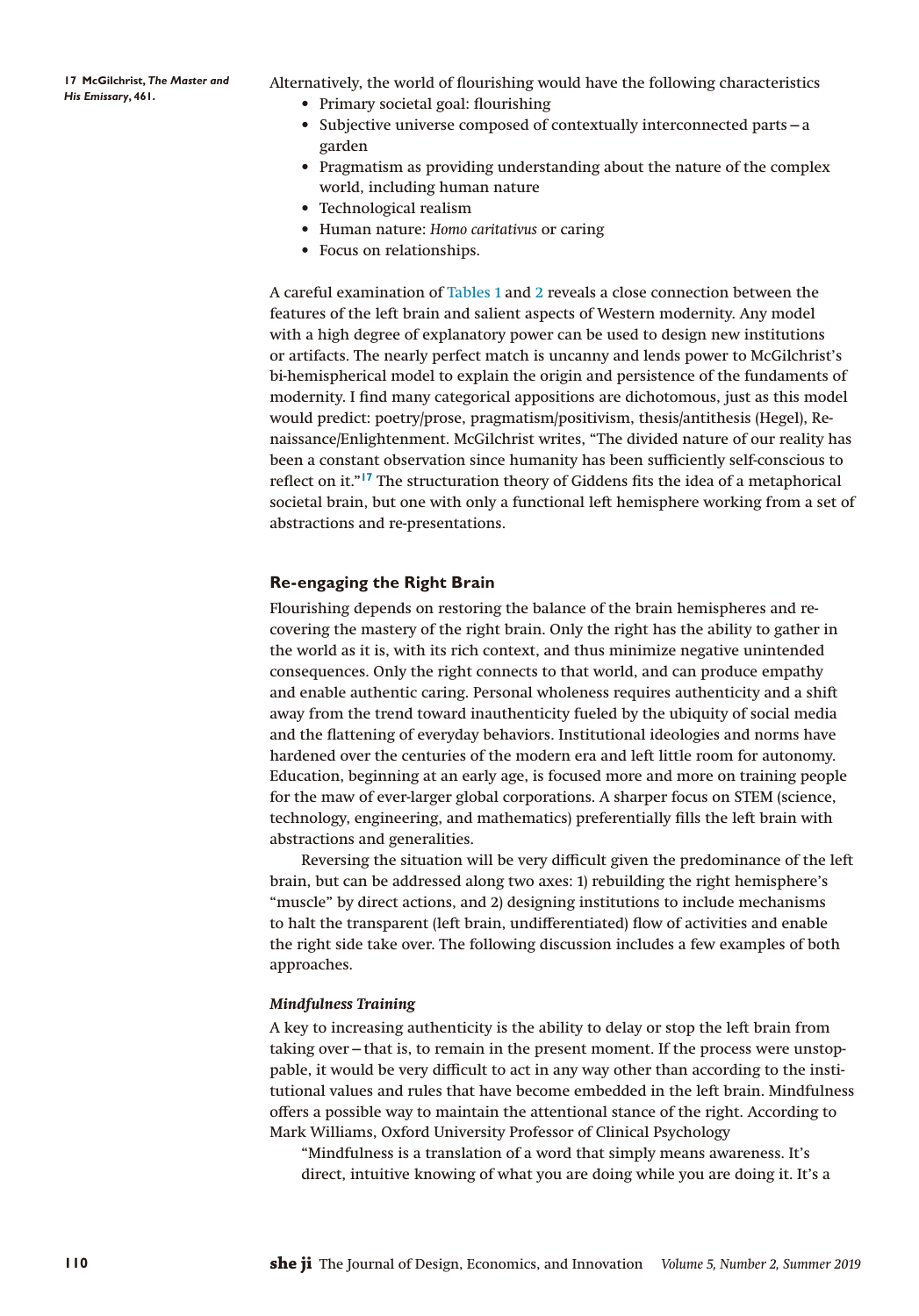knowing what's going on inside your mind and body, and what's going on in the outside world as well…. Awareness helps because most of the time our attention is not where we had intended it to be. Attention is hijacked by our emotions, by our concerns, by our worries for the future and our regrets for the past. Mindful awareness is about learning to pay attention in the present moment and without harsh criticism. And that means that it's like training a muscle—training attention to be where you want it to be."**[18](#page-6-0)**

His discussion follows McGilchrist's model quite closely, using awareness to refer to the right hemisphere. "Hijacked" is an apt metaphor for the propensity of the left side to take over. John Kabat-Zinn popularized an adaptation of several Buddhist traditions in the United States in his *Mindfulness-Based Stress Reduction* program (MBSR).**[19](#page-6-1)** This program is being taught in almost all medical schools as an adjunct to standard medical practice.

# *Reflective Practice*

Reflective practice is a general label for the interruptive process by which experience can be embedded to the brain as part of learning. Reflective practice in design is driven by direct experience (right-brain), rather than the mere application of abstract, general rules (left-brain). In terms of the divided brain model, reflection is the process that new experiences, under the control of the right brain, are passed over to the left hemisphere.

Donald Schön pointed to the importance of the concept of reflection-in-design in his groundbreaking book, *The Reflective Practitioner*. His notion of "reflection-inaction" has been described as a form of thinking on our feet.

"The practitioner allows himself to experience surprise, puzzlement, or confusion in a situation which he finds uncertain or unique. He reflects on the phenomenon before him, and on the prior understandings which have been implicit in his behavior. He carries out an experiment which serves to generate both a new understanding of the phenomenon and a change in the situation."**[20](#page-6-2)**

"When the practitioner reflects-in-action in a case he [she] perceives as unique, paying attention to phenomena and surfacing his [her] intuitive understanding of them, his [her] experimenting is a once exploratory, move testing, and hypothesis testing. The three functions are fulfilled by the very same actions."**[21](#page-6-3)**

# *Controlling Mood*

In his work *Emotional Intelligence*, Daniel Goleman argues that people can control their emotional states or moods. He claims, by controlling emotions, people can develop five skills: self-awareness, self-regulation, motivation, empathy, and social skills.**[22](#page-6-4)** All correspond to right brain activities. Another possibility can be found in the relatively new field of positive psychology, especially in the work of Barbara Fredrickson.**[23](#page-6-5)** She claims that intentionally maintaining positive emotional states enhances the strength of relationships and has positive effects on health. Her instructions on how to practice positivity—be open, kind, appreciative, curious, or real—all fit the right brain set of attributes.

# *Music, Poetry, and Art Exercises*

Art, broadly, falls in the dominion of the right. Poetry depends on the ability to discover meaning beyond the mere semantic content of a poem. Metaphor is essential to understand the words of a poet. Poetry is created in and is apprehended by the

<span id="page-6-0"></span>**18 Mark Williams's comment to Claudia Hammond, "The Stress Special," June 22, 2011,** *All in the Mind***, radio program, BBC Radio 4, MP3 audio, 17:25–17:40, [https://www.bbc.co.uk/pro](https://www.bbc.co.uk/programmes/b011zmsk)[grammes/b011zmsk](https://www.bbc.co.uk/programmes/b011zmsk).**

<span id="page-6-1"></span>**19 John Kabat-Zinn,** *Coming to Our Senses: Healing Ourselves and the World through Mindfulness* **(New York: Hachette, 2006).**

<span id="page-6-2"></span>**20 Donald Schön,** *The Reflective Practitioner: How Professionals Think in Action* **(New York: Basic Books, 1984), 68.**

<span id="page-6-3"></span>**21 Ibid., 147.**

<span id="page-6-4"></span>**22 Daniel Goleman,** *Emotional Intelligence: Why It Can Matter More Than IQ***, 10th Anniversary ed. (New York: Bantam, 2006).**

<span id="page-6-5"></span>**23 Barbara L. Fredrickson,**  *Positivity: Groundbreaking Research Reveals How to Embrace the Hidden Strength of Positive Emotions, Overcome Negativity, and Thrive* **(New York: Crown Archetype, 2009).**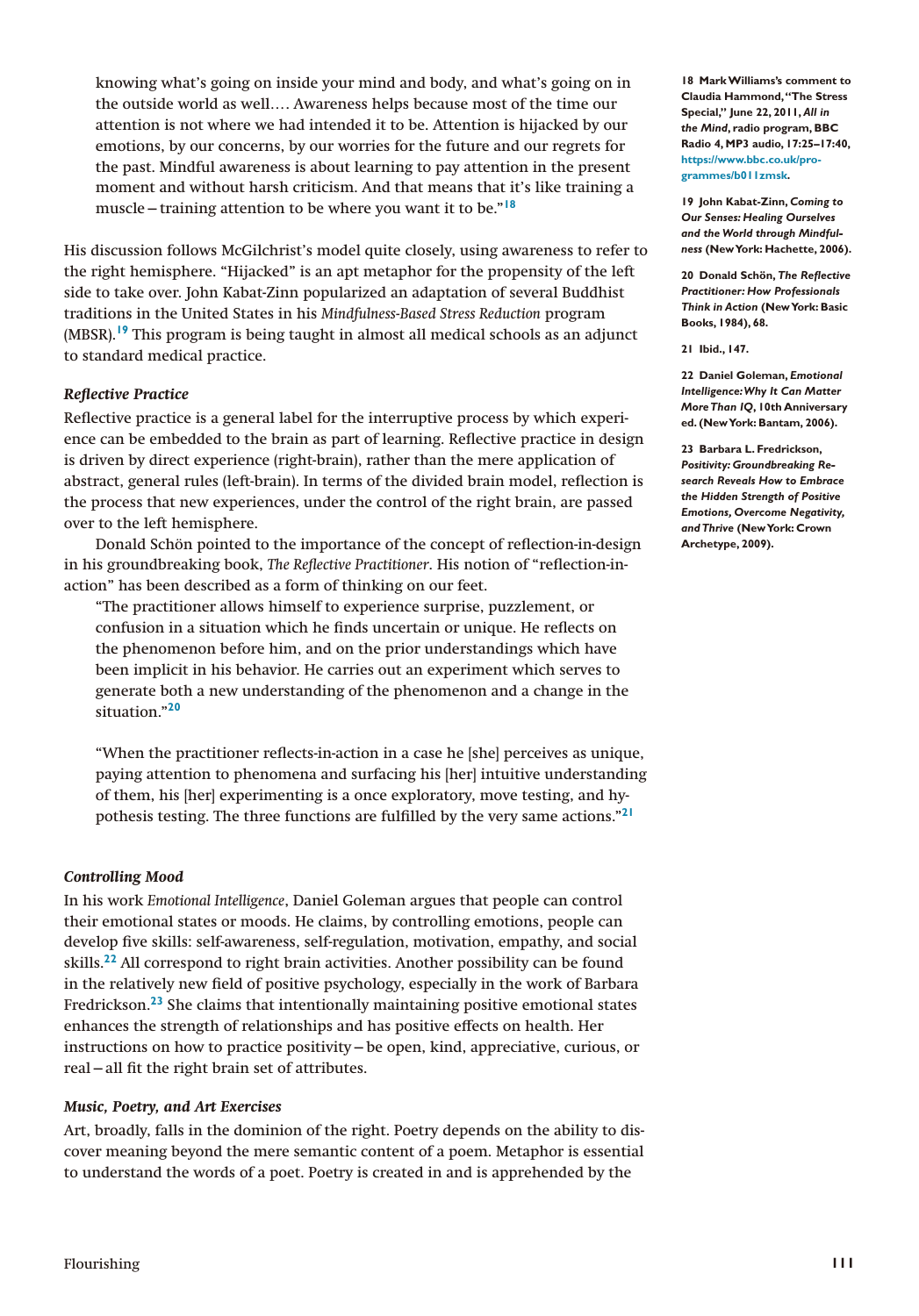<span id="page-7-0"></span>**24 Betty Edwards,** *Drawing on the Right Side of the Brain***, revised and expanded ed. (New York: Tarcher/Putnam, 1999).**

<span id="page-7-1"></span>**25 Ibid., 41.**

<span id="page-7-2"></span>**26 Christian Norberg-Schulz,**  *Genius Loci: Towards a Phenomenology of Architecture* **(New York: Rizzoli, 1980).**

<span id="page-7-3"></span>**27 Martin Heidegger, "Building Dwelling Thinking," in** *Poetry, Language, Thought***, trans. Albert Hofstadter (New York: Harper & Row, 1971), 143–61.**

right-brain. Taking poetry literally (left brain) destroys its artfulness and leaves a lifeless collection of words on the page. Similarly, other art forms are "art" because their meaning comes from the seeing the whole, not simply the parts. Not surprisingly, beauty is an emergent property, coming from a gathering in of the whole of the artistic work. Emotions are involved in appreciating masterful works of art.

In *Drawing on the Right Side of the Brain*, Betty Edwards argues that learning to draw, using exercises designed to actuate the right brain, can in essence shift the balance between the hemispheres.**[24](#page-7-0)** She sees this as an important antidote to the current, left brain oriented pedagogy of secondary education in the United States:

"Perhaps now that neuroscientists have provided a conceptual base for rightbrain training, we can build a school system that will teach the whole brain. Such a system will surely include training in drawing skills—an efficient, effective way to teach thinking strategies suited to the right brain."**[25](#page-7-1)**

#### *Place*

Place has an important role to play in activating the right brain and so can help bring forth flourishing. Place is more than a physical space—it provides meaning to human beings. Christian Norberg-Schultz, a Norwegian architect who brought phenomenology into the field, wrote

"The spaces where life occurs are *places…. A* place is a space which has a distinct character. Since ancient times the genius loci, or spirit of place, has been recognized as the concrete reality man has to face and come to terms with in his daily life. Architecture means to visualize the *genius loci* and the task of the architect is to create meaningful places, whereby he helps man to dwell."**[26](#page-7-2)**

His work was inspired by Heidegger, who thought man-made structures influence our mode of being.**[27](#page-7-3)** Buildings can be more than mere places where human activities take place. Buildings, for Heidegger, are more primal places where humans "dwell"—express their unique being-in-the-world. Importantly for flourishing, they are spaces where authenticity may emerge. Dwelling, again in this sense, is an expression of relatedness or connection to the world, and extends beyond the physical space of conventional buildings. Place is someplace where one belongs, and this can even include a truck driver at home in his cab on the road.

#### *Application of Pragmatism*

Scientific facts are constructed by deliberately focusing, taking things out of their context, and creating abstractions. Science is the paradigm of the left brain at work. Conversely, pragmatism is based on paying persistent, broad attention to the whole system and creating new understanding; it depends on holding the left at bay. Meaningfulness, or pragmatic truth, is not to be found in the abstract, leftbrain, self-consistent, world of science. It is to be found in the real, right brain, phenomenal world. The understanding of systems that come from pragmatic thinking and investigation is more like the Greek term, *phrónēsis*, or wisdom, than another Greek word, *epistêmê*, or its modern equivalent, objective, scientific knowledge.

Pragmatic inquiry is a method that keeps the right brain engaged over extended periods in order to capture the dynamic, context-dependent character of complex systems. Contrasted to the reductionist, decontextualizing methods of normal science, pragmatic inquiry preserves the context and keeps the system as a whole in view of the observers/inquirers. People involved in pragmatic inquiry normally have an interest in understanding the system beyond the conventional detached stance of those using the scientific method. Pragmatic inquiry does not necessarily privilege professional expertise in contrast to normal science. Key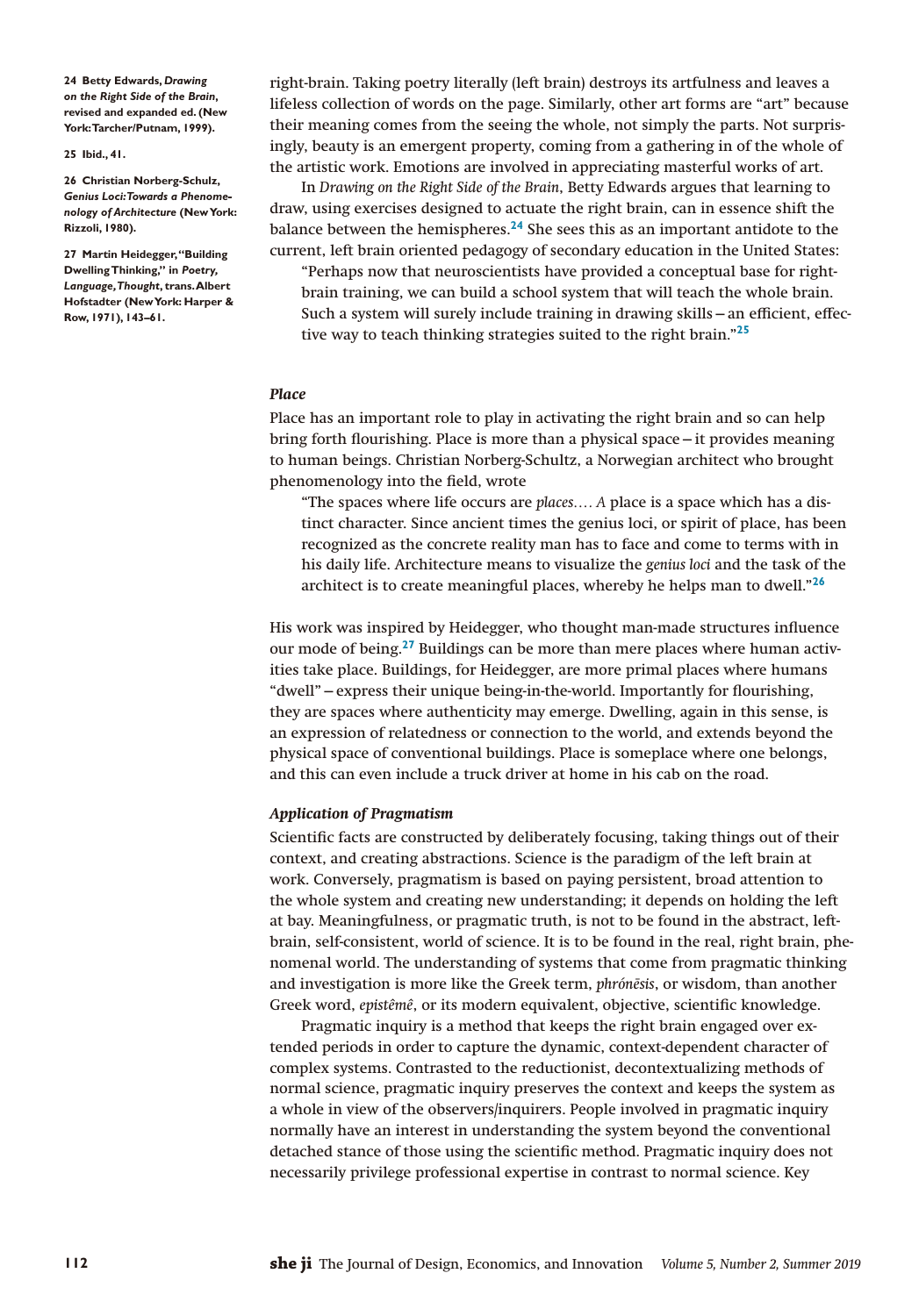qualifications for involvement in any particular case are familiarity with the system and level of interest in the outcome.

# **Design for Presencing in Institutions and Artifacts**

Found in the existentialist literature, *to presence* means to bring the world of the present moment, the now, into the foreground of consciousness and hold it there as the basis for action. Presencing is a form of attention, which exploits the right brain's attributes of breadth, persistence, and exploration/creativity. Presencing restores context to the external world that has been lost while the left-brain was dominant. Such context is necessary for flourishing. It is the context-rich, complex, real world that determines the outcomes of our actions; not the context-free, abstracted portrayal we carry around in our brains. If our design models do not accurately portray that world, outcomes will deviate from our intentions, producing failure and unintended consequences. Cartesian reductionist methodology always deliberately omits context; the menu, however, is not the meal.

Technological intermediation tends to reduce context in the perceptions of the user. Sherry Turkle, a professor in the Program in Science, Technology and Society at M.I.T., claims that smart phones, among other similar devices, diminish the richness of interpersonal conversations, the primary way we relate to other people. She writes, "Across generations, technology is implicated in this assault on empathy."**[28](#page-8-0)** She observes that our conversations are context-poor (as I would say) although we may be more continuously connected than ever before in human history. These device-mediated conversations impede the right-brain's ability to incorporate context, like eye contact or posture, resulting in the lack of intimacy or empathy.

*Presencing* is an interruption in the flow of action (breakdown) during which

- 1. *Attention* shifts to the right-brain.
- 2. The immediate *world* shows itself.
- 3. Focal objects and their *context* show up.
- 4. The actor becomes *connected* to the scene and enters into a meaningful relationship with it.
- 5. The *authentic* actor takes over.
- 6. The active *concern and/or identity* of the actor are revealed and determine the next action.

Presencing is the opposite of the detached mode of the left brain. Presencing shows up in interruptions or breakdowns in left brain behavior—suddenly I start to notice the person I have been speaking with is alive, a distinct individual. This process goes on all the time, but we are usually unaware that it is happening. Questions invariably stop whatever the actor is doing and bring the immediate situation to the foreground. The transparency of the action disappears and my "I" shows up along with a consciousness of the concerns that were being addressed.

The present world is alive and unique. It is "mine" in the sense that whatever meaning I give to it in deciding what action to take, importantly, uses my own context-rich experience, as well as re-presented generalizations that are contained in the left brain. That "mineness" adds a core of responsibility to my actions that I cannot escape by invoking some abstract argument. It also induces emotions and feelings that are absent from left brain activities. When I meet with my family or close friends, I am usually filled with feelings of joy, empathy, connectedness, and other indications of flourishing. The "my" in the previous sentence is critical. It is not that I possess the others in a material sense, but own my relationship to them in an existential sense and am responsible for how I interact with them.

Objects can be designed to produce reflective moments and break the

<span id="page-8-0"></span>**28 Sherry Turkle, "Stop Googling. Let's Talk.,"** *New York Times***, September 26, 2015, [https://www.nytimes.](https://www.nytimes.com/2015/09/27/opinion/sunday/stop-googling-lets-talk.html) [com/2015/09/27/opinion/sunday/](https://www.nytimes.com/2015/09/27/opinion/sunday/stop-googling-lets-talk.html) [stop-googling-lets-talk.html](https://www.nytimes.com/2015/09/27/opinion/sunday/stop-googling-lets-talk.html).**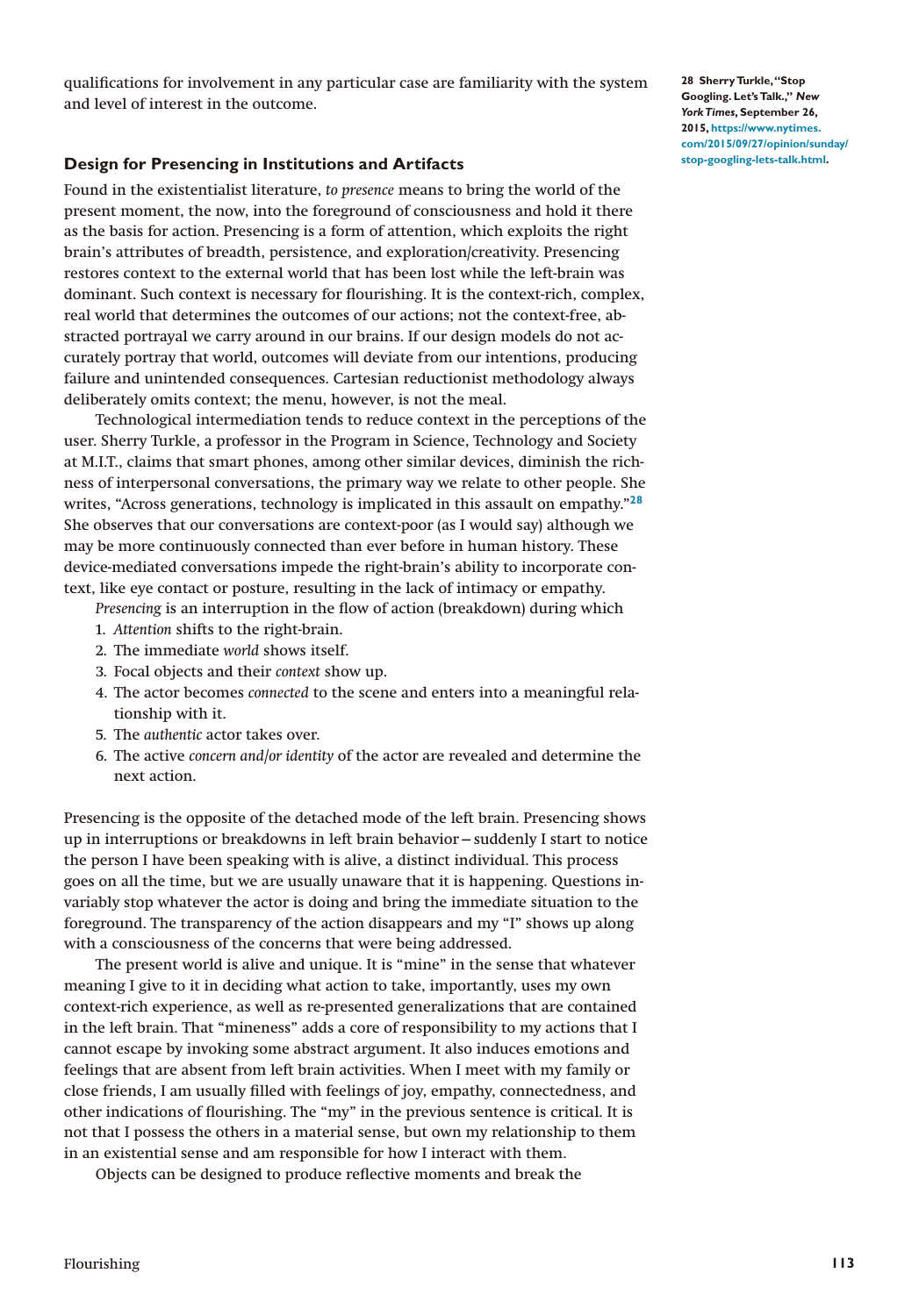<span id="page-9-0"></span>**29 Thomas Piketty,** *Capital in the Twenty-First Century***, trans. Arthur Goldhammer (Cambridge, MA: Harvard University Press/Belknap, 2014).**

transparency of action deliberately. Speed bumps are a familiar example; the twobutton toilet is another. When I first encountered one of these during a stay in Europe, the toilet's strangeness broke into the usual mindless flushing act and forced me to stop and think about what was going on. Meaningful objects, especially the artifacts we use, carry instructions coded into their design, intentionally or not. They tell us which end to pick up, which button to push, but only if we already have a sense of their language. Speed bumps warn us to slow down in a hazardous place by threatening the integrity of our vehicle, and raise concerns about the possibility that someone maybe be crossing the street. The two-button toilet, when first encountered, encourages the actor to think about the volume of flush in the context of his or her concern for the environment. Both of these examples break the flow of action and force the actor to confront the world and their connection to and concerns about it.

### **Conclusion**

Design is a critical activity, perhaps the most critical of all the intentional activities that govern human life. It shapes the artifacts that we employ to realize our intentions. It shapes the structure of many of the key institutions that constrain our daily lives. At the broadest reach, nations are run by constitutions that have been designed by some process involving human beings. Organizations of all sorts exist according to some design process. Games exist only on the back of previously designed rules that constrain actions and also establish the features or powers of all artifacts involved. Rules of any kind, for example, those that control the flow of pedestrians and automobiles in a city are the result of a design process. Design is even behind rules established by the declarations of authorities, like judges or football referees. While their declarations rule, the authority to do this is the result of some design process that has legitimated their authority.

Every design process is driven by two factors: intention, and theory or model. The intention is clear to the designer(s) even if it is not met in practice. For large, complex entities like nations or even businesses, competing and conflicting intentions make design particularly challenging. In capitalistic nations, gross economic growth is linked to increasing inequality.**[29](#page-9-0)** Economic growth is only a proxy for individual happiness, a goal that can be traced back to Aristotle and beyond. But, as I argue above, this proxy misinterprets Aristotle's ethics. Flourishing should be the ultimate goal of every institution and every artifact employed in them. But flourishing is an emergent property and cannot be obtained directly by technological or institutional design. Design for flourishing must pay attention to the larger system in which people live out their lives, all the way to the boundaries of nations, and, for some factors like environment, to the full expanse of Planet Earth.

Except in relatively simple cases, the models on which designs are based can never exactly reproduce reality. When human beings are involved, there is always a chance that they will act in some way, deliberately or not, to thwart the designer's intentions in spite of the designer's belief in the certainty of outcomes in use. Certainty is the result of the (left-brain,) mechanistic, scientistic mindset of modernity itself. Participatory design and pragmatic inquiry can minimize, but never completely eliminate, such error.

More directly, product designers should begin to use the goal of authenticity as a waypoint towards personal wholeness. This means incorporating the means to prolong or expand the time the right hemisphere is running the show, or introduce mechanisms for presencing (in the language I have been using). These features would seem to run counter to the popular concept of user friendliness, where the goal is to make the process as transparent as possible. Organizational designers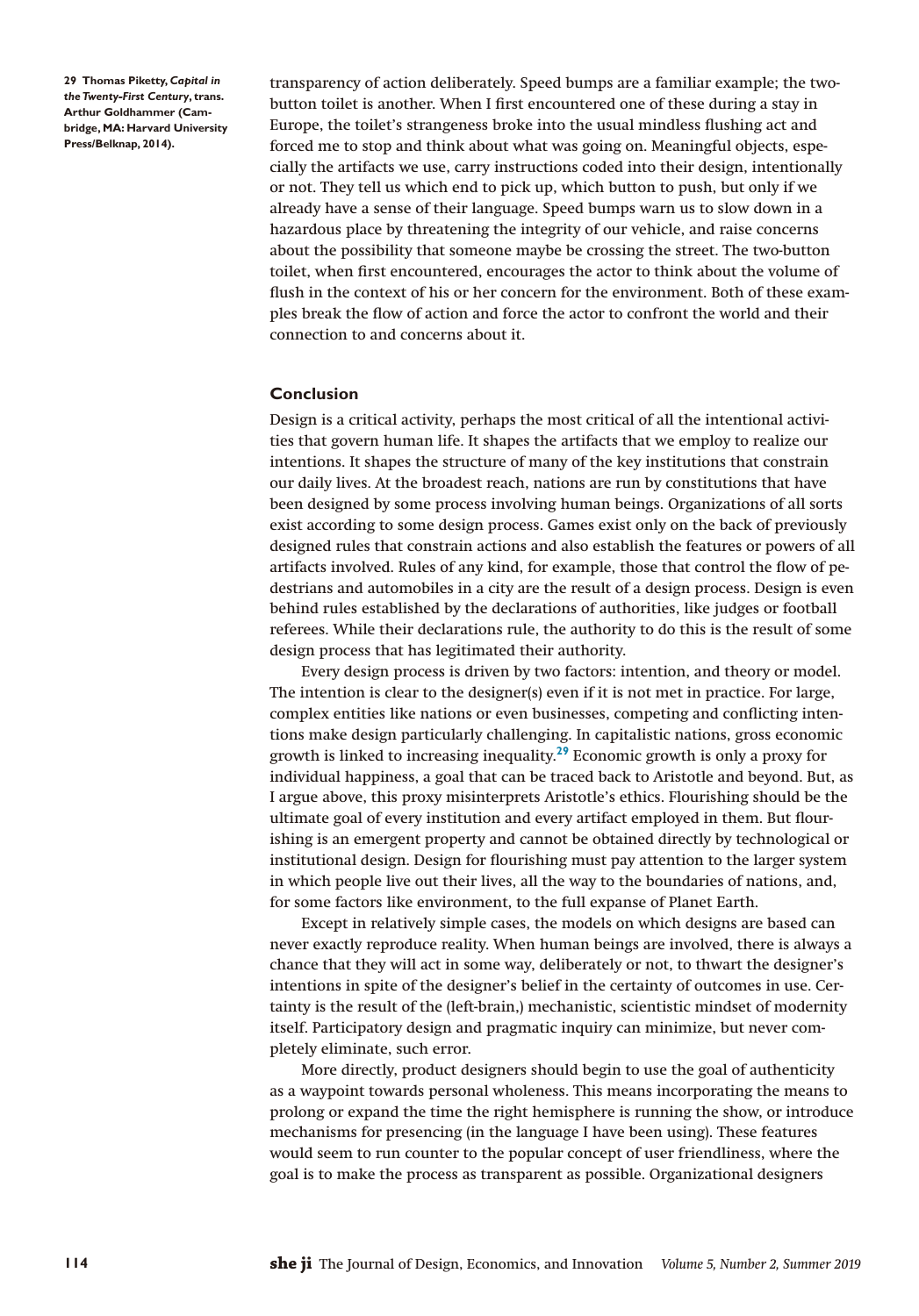should, similarly, introduce processes that bring presence forth, so that the involved human beings show up as individuals, not merely as commoditized abstractions, such as employee, manager, teacher, nurse, and so on. Right-brain-oriented practices are not only good for flourishing, they offer direct benefits to organizations: employees gain stronger focus, and ability to remain calm under stress, improved memory, and good corporate citizenship.**[30](#page-10-0)** While consumer-oriented businesses continue to focus on profit, product design can shift from need satisfaction to enabling authentic care.**[31](#page-10-1)**

In many ways, design is at the heart of a move toward a flourishing world. The right-brain learns by doing, not by abstracting from that doing. And doing, other than those acts that use only the human body and the natural objects, always involves something artificial, something that has been designed. There's the opportunity. The theory is straightforward, the methodologies already exist—all it takes is action.

# **References**

Aristotle. *The Nicomachean Ethics*. Stilwell: Digireads.com, 2005.

- Davis-Peccoud, Jenny, Paul Stone, and Claire Tovey. "Achieving Breakthrough Results in Sustainability." *Bain & Company*, November 17, 2016. [https://www.bain.](https://www.bain.com/insights/achieving-breakthrough-results-in-sustainability) [com/insights/achieving-breakthrough-results-in-sustainability](https://www.bain.com/insights/achieving-breakthrough-results-in-sustainability).
- Edwards, Betty. *Drawing on the Right Side of the Brain*. Revised and expanded ed. New York: Tarcher/Putnam, 1999.
- Ehrenfeld, John R., *Sustainability by Design: A Subversive Strategy for Transforming Our Consumer Culture*. New Haven: Yale University Press, 2008.
- Ehrenfeld, John R., and Andrew J. Hoffman. *Flourishing: A Frank Conversation about Sustainability*. Palo Alto: Stanford University Press, 2013.
- Fredrickson, Barbara L. *Positivity: Groundbreaking Research Reveals How to Embrace the Hidden Strength of Positive Emotions, Overcome Negativity, and Thrive*. New York: Crown Archetype, 2009.
- Giddens, Anthony. *The Constitution of Society: Outline of the Theory of Structuration*. Berkeley: University of California Press, 2005.
- Goleman, Daniel. *Emotional Intelligence: Why It Can Matter More Than IQ*. 10th anniversary ed. New York: Bantam, 2006.
- Goleman, Daniel. "Here's What Mindfulness Is (and Isn't) Good For." *Harvard Business Review*, September 28, 2017. [https://hbr.org/2017/09/heres-what-mindfulness](https://hbr.org/2017/09/heres-what-mindfulness-is-and-isnt-good-for)[is-and-isnt-good-for](https://hbr.org/2017/09/heres-what-mindfulness-is-and-isnt-good-for).
- Heidegger, Martin. "Building Dwelling Thinking." In *Poetry, Language, Thought*, translated by Albert Hofstadter, 143–61. New York: Harper & Row, 1971.
- Kabat-Zinn, John. *Coming to Our Senses: Healing Ourselves and the World through Mindfulness*. New York: Hachette, 2006.
- Maturana, Humberto R., and Francisco J. Varela. *Autopoiesis and Cognition: The Realization of the Living*. Boston: Reidel, 1980.
- McGilchrist, Iain. *The Master and His Emissary: The Divided Brain and the Making of the Western World*. New Haven: Yale University Press, 2012.
- Norberg-Schulz, Christian. *Genius Loci: Towards a Phenomenology of Architecture*. New York: Rizzoli, 1980.
- Piketty, Thomas. *Capital in the Twenty-First Century*. Translated by Arthur Goldhammer. Cambridge, MA: Harvard University Press/Belknap, 2014.
- Putnam, Robert D. *Bowling Alone: The Collapse and Revival of American Community*. New York: Simon and Schuster, 2000.
- Rockström, Johan, Will Steffen, Kevin Noone, Åsa Persson, F. Stuart Chapin III, Eric F. Lambin, Timothy M. Lenton et al. "A Safe Operating Space for Humanity."

<span id="page-10-0"></span>**30 Daniel Goleman, "Here's What Mindfulness Is (and Isn't) Good For,"** *Harvard Business Review***, September 28, 2017, [https://hbr.org/2017/09/heres](https://hbr.org/2017/09/heres-what-mindfulness-is-and-isnt-good-for)[what-mindfulness-is-and-isnt](https://hbr.org/2017/09/heres-what-mindfulness-is-and-isnt-good-for)[good-for](https://hbr.org/2017/09/heres-what-mindfulness-is-and-isnt-good-for).**

<span id="page-10-1"></span>**31 Ehrenfeld,** *Sustainability by Design***.**